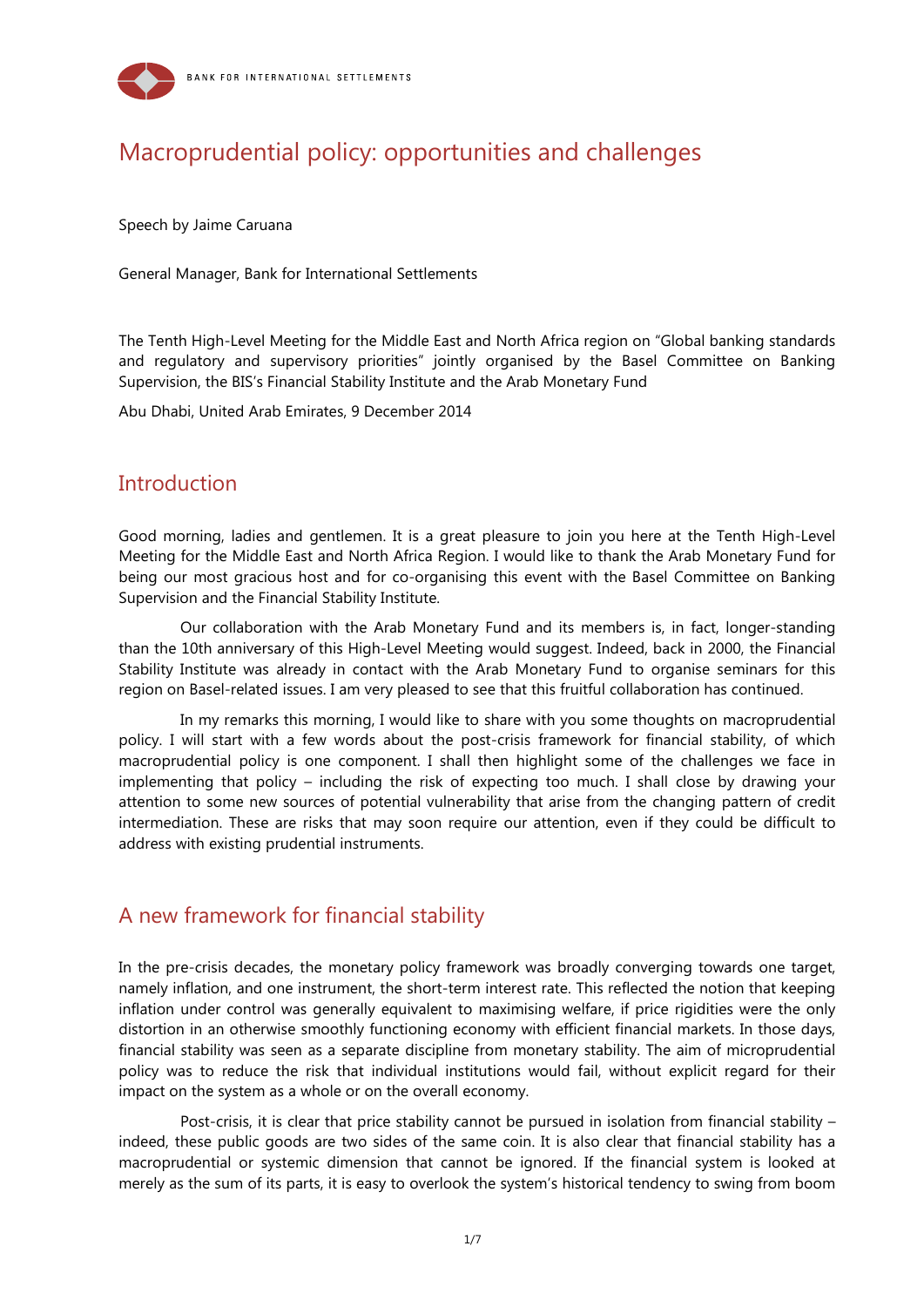

to bust. Interestingly, it was in the more advanced economies that the macroprudential dimension was most neglected in the run-up to the crisis. Emerging market economies have generally been more aware of the need to think about the financial system as a whole, and policymakers there have shown greater willingness to take action against a build-up of imbalances and risks. And their use of macroprudential tools has further intensified following the financial crisis (Graph 1).



 $<sup>1</sup>$  The sample covers 1,034 macroprudential policy actions adopted in 64 countries (29 advanced and 35 emerging market economies). The</sup> database has been constructed using information in K Kuttner and I Shim, "Can non-interest rate policies stabilise housing markets? Evidence from a panel of 57 economies", *BIS Working Paper Series*, no 433, November 2013; and C Lim, I Krznar, F Lipinsky, A Otani, and X Wu, "The macroprudential framework: policy responsiveness and institutional arrangements", *IMF Working Paper*, no 166, 2013.

Sources: IMF; BIS.

-

#### Macroprudential tools are only part of the answer

No doubt the crisis has taught us that a systemic perspective is essential. But some policymakers and commentators may now be expecting too much from macroprudential policies as tools for controlling financial system risk or even for managing macroeconomic conditions.<sup>[1](#page-1-0)</sup> My view is that while we should welcome the adoption of new policy tools, we should also remain pragmatic and modest in our expectations. We cannot rely only on prudential policies to achieve financial stability; other policies, not least monetary and fiscal, also play a role. Indeed, all policies can benefit from taking a systemic view.

For example, a monetary policy focusing only on near-term price stability runs the risk of overlooking developments that are relevant to financial stability over a longer horizon. Asset prices and credit cycles are not exogenous – they are inherently influenced by the monetary policy stance. Accordingly, a more systemic way of thinking about monetary policy would take into account financial stability effects over the medium to long term.<sup>[2](#page-1-1)</sup> In particular, monetary policy decisions should be more symmetrical over the financial and business cycle. Cleaning up after the bust is not enough: monetary policy also needs to lean against the build-up of financial imbalances during the boom; moreover,

<span id="page-1-0"></span><sup>&</sup>lt;sup>1</sup> C Borio, "Macroprudential frameworks: (too) great expectations?", contribution to the 25th anniversary of *Central Banking Journal*, 5 August 2014.

<span id="page-1-1"></span><sup>&</sup>lt;sup>2</sup> L Gambacorta and F Signoretti, "Should monetary policy lean against the wind? An analysis based on a DSGE model with banking", *Journal of Economic Dynamics and Control*, vol 43, 2014, pp 146–74.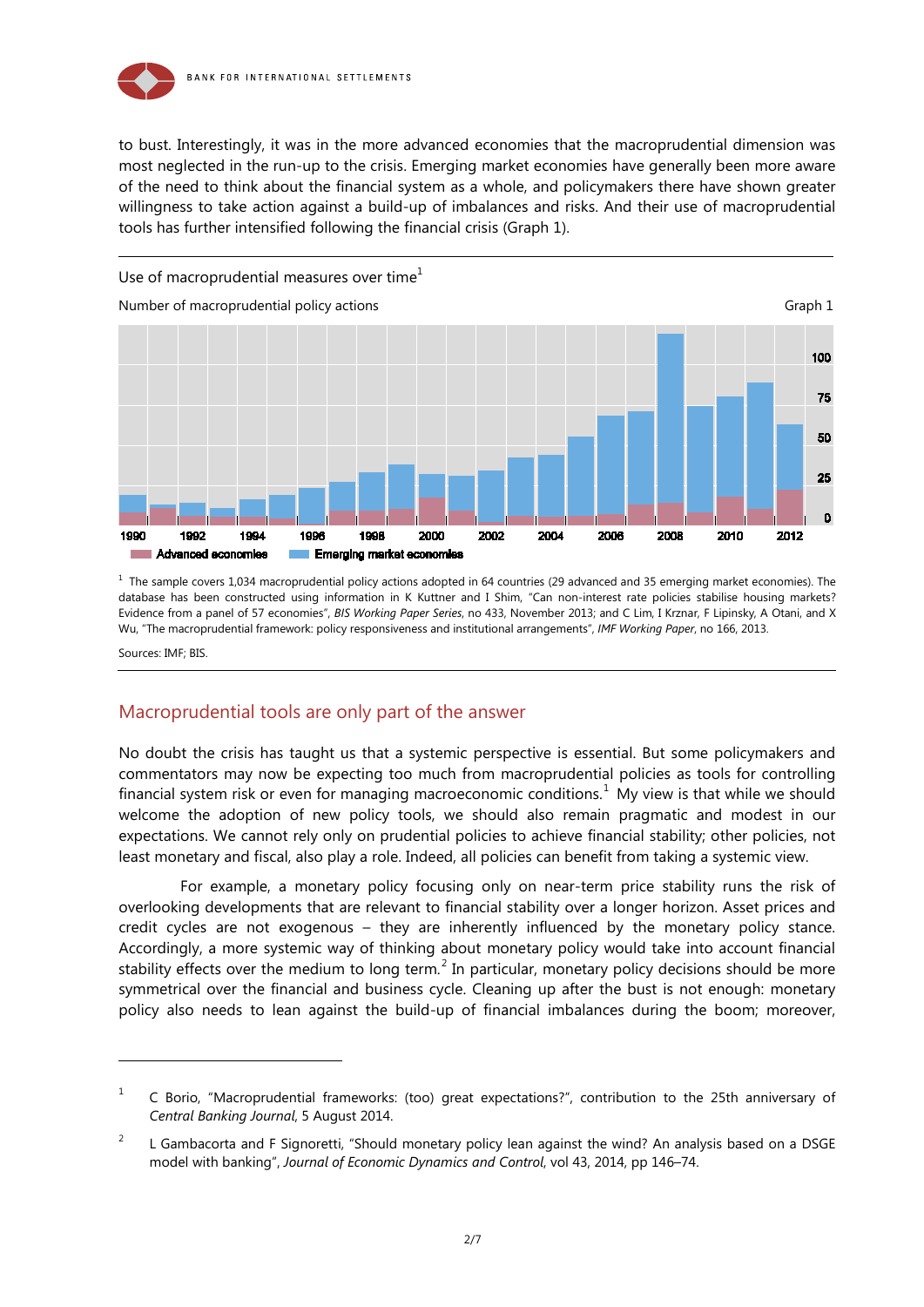

easing should be less aggressive and persistent during the bust.<sup>[3](#page-2-0)</sup> True, there could be some short-run tensions between the price stability and the financial stability objectives. In the long run, though, these two goals are likely to be compatible. Maintaining financial stability keeps the financial system functioning smoothly, which is conducive to durable price stability.

Fiscal policy also has a role to play in a financial stability framework. One role is to let fiscal automatic stabilisers play their part in difficult times, provided that the fiscal position will permit. Another role is that of an insurer or backstop in the event of a crisis. To perform this role, the fiscal authority needs to create some room for manoeuvre in good times – this requirement takes on additional significance when one considers how rapid credit growth and high asset prices tend to flatter the fiscal accounts in good times. Fiscal policy may be well advised to err on the side of caution and build up reserves that may be called upon in bad times.

Tax policy may be the best way to address sectoral developments with potential financial stability implications. One way to ensure that the tax code works for, rather than against, financial stability would be to trim or even eliminate the tax bias in favour of debt over equity. The global financial crisis has demonstrated the distorting effects that this bias can have on asset prices and leverage, most notably in housing markets.

### **Challenges**

-

#### How policies interact is still not well understood

Taking a macroprudential or systemic approach to financial stability raises a fresh set of challenges. While we now have a sense that all the policies involved need to pull their weight, the truth is that our understanding of how they might interact is still limited.

For example, it is likely, though not undisputed, that the search for yield in a low interest rate environment can contribute to the build-up of financial imbalances. This so-called risk-taking channel of monetary policy<sup>[4](#page-2-1)</sup> could be particularly relevant when economic agents anticipate that the low rate environment will persist or that monetary policy will be eased in the case of market turmoil – a kind of central banker's put, if you will.

But macroprudential measures could also influence the transmission of monetary policy. For example, changes in loan-to-value or debt-to-income ratios could alter the supply of lending and, therefore, affect consumption decisions. Moreover, by changing credit conditions, macroprudential policies could also influence the relevant real interest rate, indirectly modifying the monetary policy stance, even in the absence of any direct policy rate changes. Now that macroprudential instruments are being more widely used, it is necessary to accumulate practical experience and analyse their interaction with monetary policy instruments.

<span id="page-2-0"></span><sup>3</sup> C Borio and P Lowe, "Securing sustainable price stability: should credit come back from the wilderness?", *BIS Working Paper*, no 157, 2014.

<span id="page-2-1"></span><sup>&</sup>lt;sup>4</sup> C Borio and H Zhu, "Capital regulation, risk-taking and monetary policy: A missing link in the transmission mechanism?", *Journal of Financial Stability*, vol 8, no 4, 2014, pp 236–51; Y Altunbas, L Gambacorta and D Marques-Ibanez, "Does monetary policy affect bank risk?", *International Journal of Central Banking*, vol 10, no 1, 2014, pp 95–135.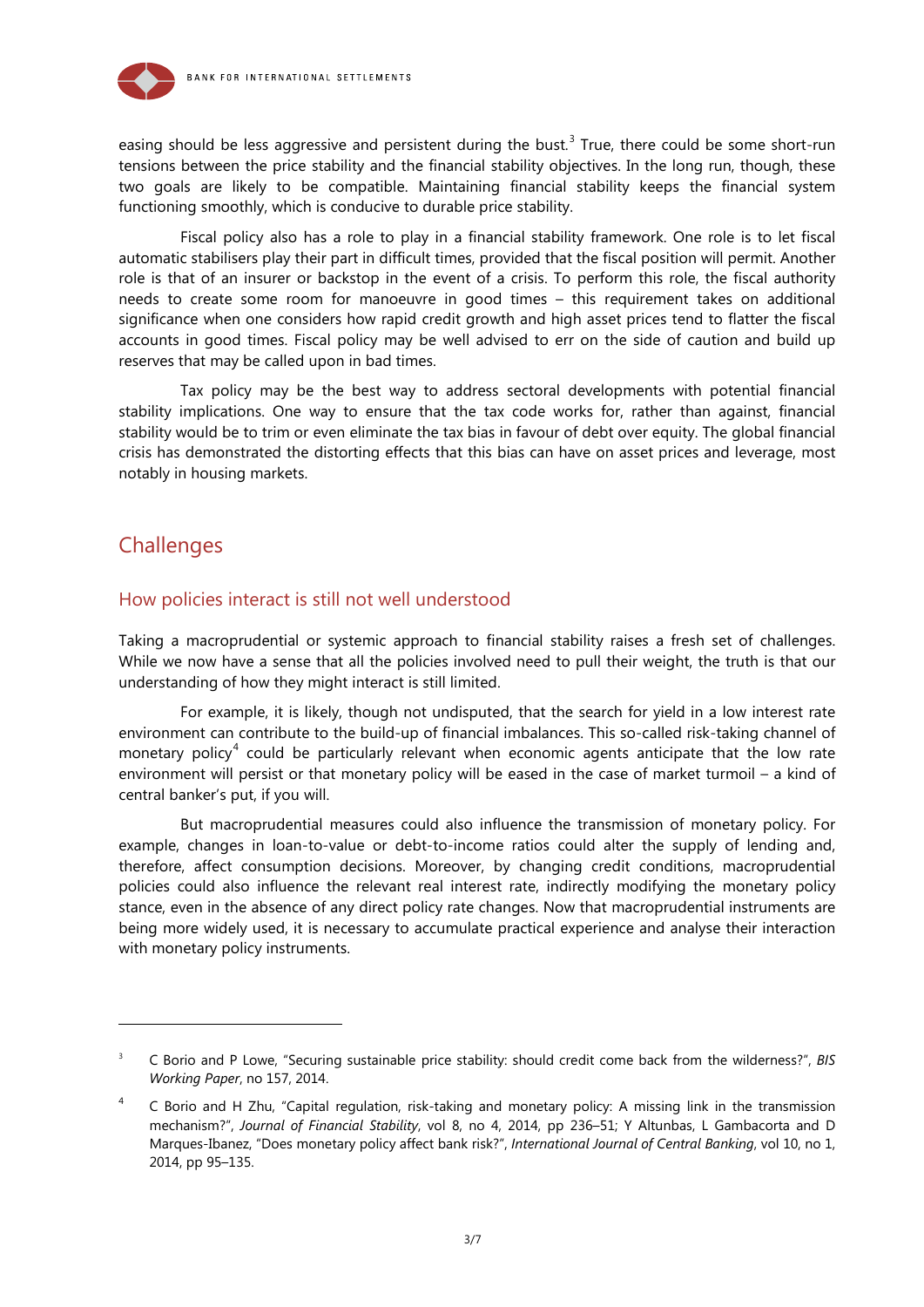

-

The interactions between macroprudential and fiscal policies also need to be better understood. For example, as mentioned earlier, a financial boom can cover up the underlying weakness of public finances and flatter the sovereign debt profile. To the extent that macroprudential policy restrains the financial cycle, it can strengthen fiscal policy. To take another example, some fiscal tools (such as housing-related taxes or subsidies or the tax relief on mortgage interest payments) can work in similar ways on the housing market as certain macroprudential tools (eg loan-to-value or debt-toincome ratios as applied to housing finance). In these cases, the line between fiscal and macroprudential policy is blurred – and macroprudential policy may actually be only the second-best approach.

In view of these interactions with other policies, and possibly between several responsible authorities, macroprudential policy is necessarily somewhat more complex in its implementation. Coordination and ex ante clarity about roles, responsibilities and powers among the relevant authorities will be key to ensure that decision-making is timely and effective.<sup>[5](#page-3-0)</sup>

#### How effective are macroprudential policies?

Gauging the effectiveness of macroprudential policies is another big challenge, especially when more than one tool is deployed. Effectiveness should be analysed with respect to the specific goal that the policy is designed to achieve – that is, to increase financial system resilience or, more ambitiously, to tame the financial boom and bust cycle.

For instance, recent evidence suggests that debt-to-income ratios and, probably to a lesser extent, loan-to-value ratios seem to be more effective than capital requirements as tools for containing credit growth.<sup>[6](#page-3-1)</sup> Indeed, Switzerland's recent activation of the Basel III countercyclical capital buffer has been effective from the viewpoint of building resilience, but it seems to have had little impact on pricing and credit extension.<sup>[7](#page-3-2)</sup> As clarified by the Basel III framework, the main objective of this buffer is to increase the banking system's resilience. To restrain a boom, however, is a more elusive goal, and requires a mix of policies. This means that while we should welcome the use of macroprudential policies, we also need to remain realistic about what they can and cannot do. Some instruments may work well when used to increase financial system resilience, a limited objective, but less so when used with the broader aim of constraining the cycle.

In general, macroprudential policies are more effective when they push in the same direction as other policies.<sup>[8](#page-3-3)</sup> To be sure, there are situations in which macroprudential tools pull in the opposite direction – for instance, when monetary policy remains persistently easy but macroprudential policy is tightened in order to restrain credit growth. But in such cases, the effectiveness of macroprudential policies in taming the financial cycle and curbing excessive risk-taking is likely to be weak.

<span id="page-3-0"></span><sup>5</sup> J Caruana, "The challenge of taking macroprudential decisions: who will press the button(s)?", speech, 13th Annual International Banking Conference, Chicago, 24 September 2010.

<span id="page-3-1"></span> $6$  S Claessens, S Ghosh and R Mihet, "Macro-prudential policies to mitigate financial system vulnerabilities", *Journal of International Money and Finance*, vol 39, 2013, pp 153–85.

<span id="page-3-2"></span> $7$  C Basten and C Koch, "Higher bank capital requirements and mortgage pricing: Evidence from the countercyclical capital buffer", Bank for International Settlements, mimeo, 2014.

<span id="page-3-3"></span><sup>&</sup>lt;sup>8</sup> V Bruno, I Shim and H S Shin, "Comparative assessment of macroprudential policies", paper presented at the BIS-Reserve Bank of New Zealand conference on "Cross-border financial linkages", Wellington, 22–24 October 2014.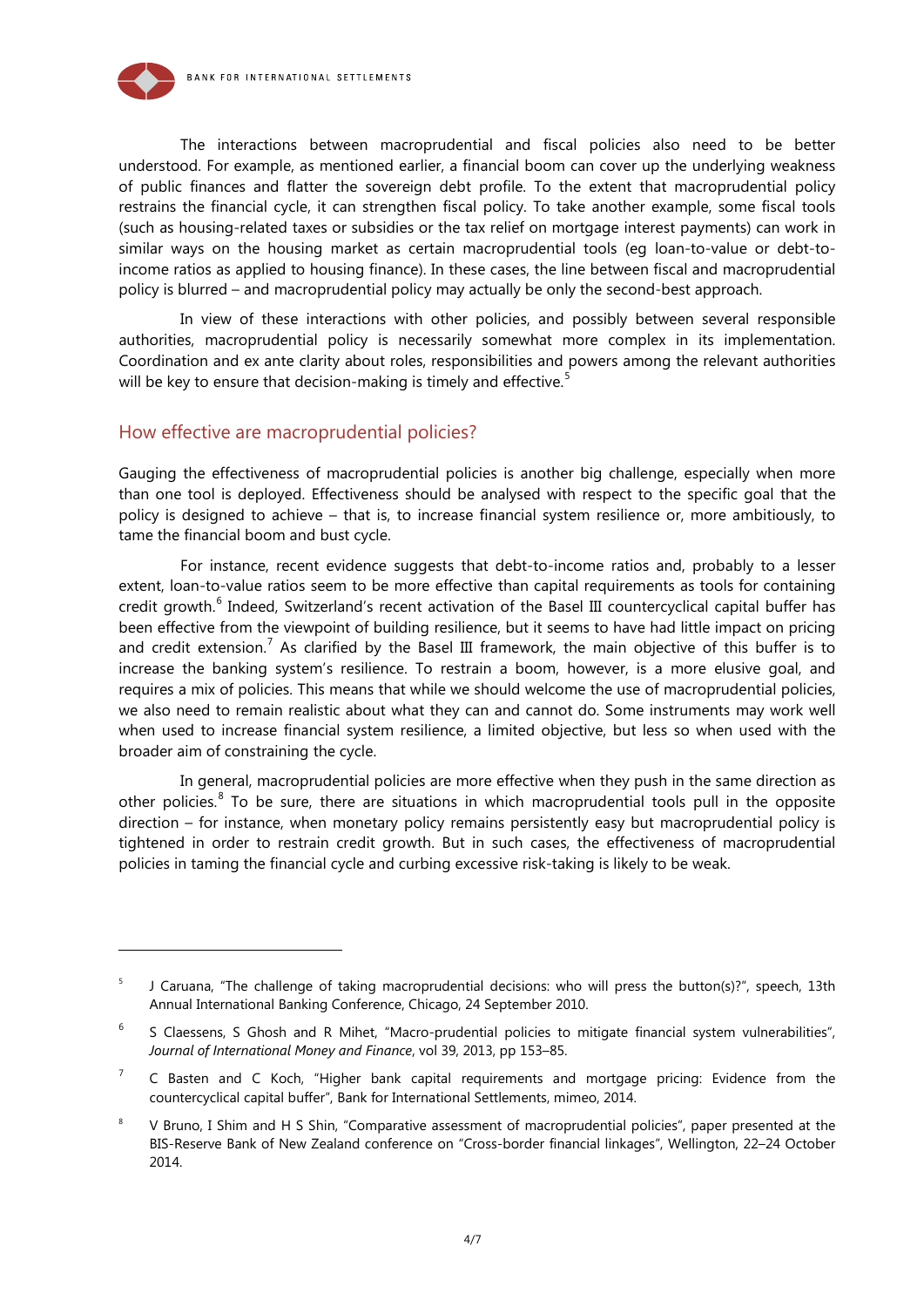

#### One size does not fit all

-

Yet another set of challenges pertains to the varied nature of macroprudential objectives and instruments. There is no one-size-fits-all approach. Which tools to use, how to calibrate them, and when to deploy them will all depend on how the authorities view the vulnerabilities involved, and how confident they are in their analysis. The legal and institutional setup will also be relevant.

As already discussed, a given instrument's effects depend on a variety of factors, which have to be assessed against the chosen objective. Some tools may have a broader reach than others. For instance, countercyclical capital buffers aim to build cushions against banks' total credit exposures, whereas loan-to-value ratio caps only affect new borrowers (and usually only those that are highly leveraged). This argues in favour of capital buffers if the objective is to improve overall resilience. But loan-to-value ratios may work better if the aim is to curb specific types of credit extension.

In principle, rule-based arrangements may be preferable to discretionary decision-making for reasons of transparency, communication and commitment.<sup>[9](#page-4-0)</sup> However, in practice, assessments of systemic vulnerability are complex and fraught with uncertainty. Therefore, rules-based arrangements are feasible only in specific cases where the relevant vulnerability indicators are sufficiently well tested and reliable.<sup>[10](#page-4-1)</sup> But, more often than not, macroprudential policies will require a significant degree of judgment. This means that tough and often politically difficult decisions may need to be taken even if the signal from some indicators is ambiguous. In particular, if the aim is to prevent rather than to cure, the macroprudential authority cannot afford to err on the side of optimism. Nor will it have the luxury of waiting for irrefutable evidence; timely decisions will have to be taken under conditions of significant uncertainty.

### New sources of vulnerability coming from the markets

We need to be alert to the continuous changes in financial markets and the emergence of new risks. Most of the experience with macroprudential tools to date has come from banking. There is relatively little knowledge as to what policy measures could be taken to address the build-up of financial excesses that originate from outside the banking system.

A relevant consideration here is the way in which credit intermediation is moving away from the banking sector to the debt securities market. This shift is happening against the backdrop of a significant rise in global debt since the beginning of the crisis. Globally, debt as a share of GDP – adding together households, non-financial corporates, and governments – rose from 216% of GDP at end-2007 to 238% of GDP at end-2013 – a rise of more than 20 percentage points. The shift is especially pronounced for emerging market corporate borrowers, where international bond issuance has gained a lot of ground post-crisis (Graph 2). This is a positive development insofar as it reflects financial market deepening and a diversification in the sources of finance. That said, this is a relatively new and fast-moving development. We are still learning what this might mean in financial stability terms. It raises an important question: Is a market-driven boom more or less risky than a bank-driven boom? I will not venture a

<span id="page-4-0"></span><sup>&</sup>lt;sup>9</sup> Committee on the Global Financial System, "Operationalising the selection and application of macroprudential instruments", *CGFS Papers*, no 48, December 2012.

<span id="page-4-1"></span><sup>&</sup>lt;sup>10</sup> M Drehmann, C Borio and K Tsatsaronis, "Anchoring countercyclical capital buffers: the role of credit aggregates", *International Journal of Central Banking*, vol 7, no 4, 2011, pp 189–240.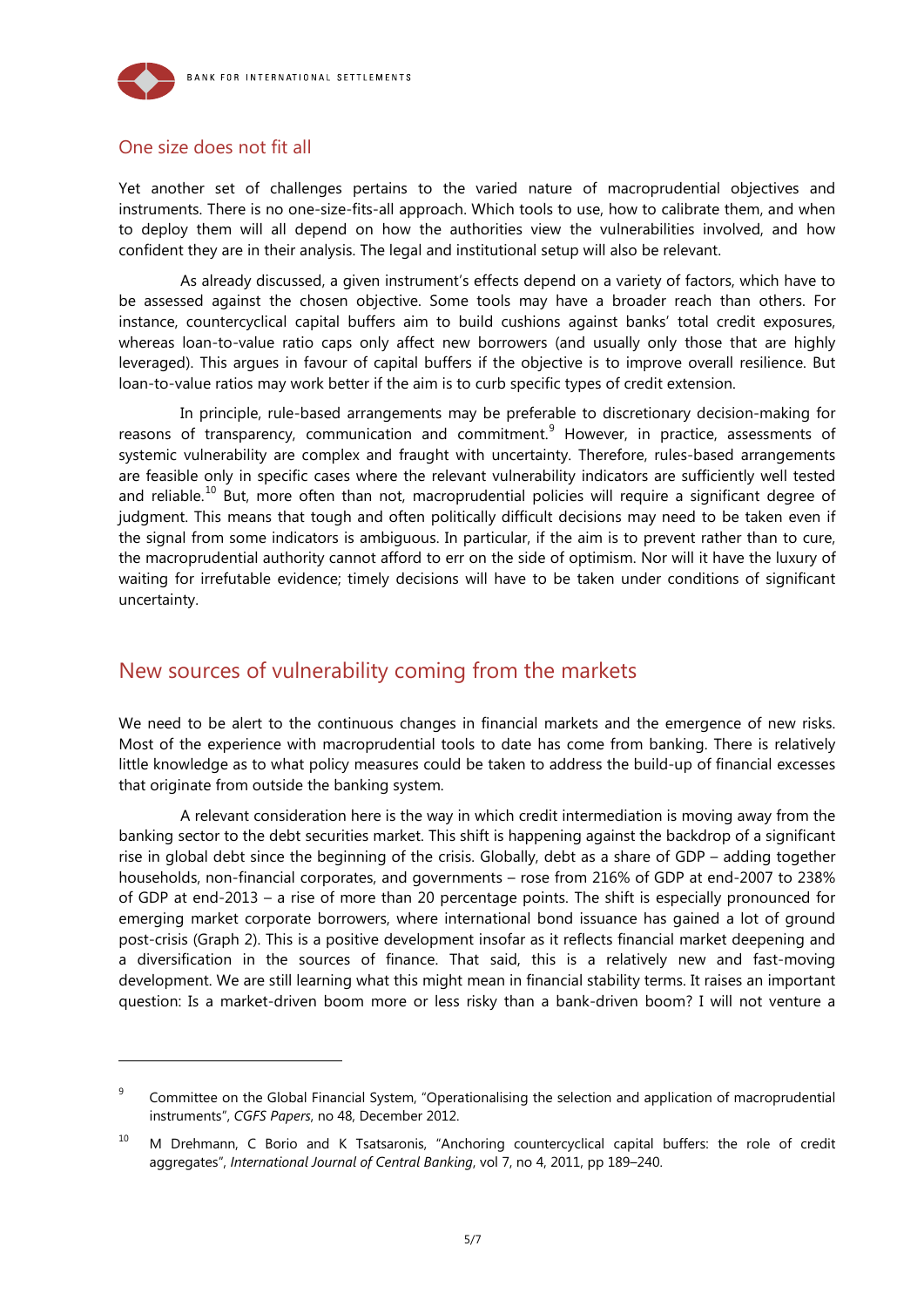

complete answer here; instead, let me draw your attention to three particular aspects that I believe need to be better understood.

#### EME private cross-border bank borrowing and international debt issuance<sup>1</sup>



<sup>1</sup> Private non-bank sector. Cross-border bank borrowing (by residence) also includes claims on the household sector and claims on portfolio debt investment (implying a degree of double-counting), while international debt issuance (by nationality) includes securities issued by non-bank financials and non-financial corporations; and these securities could be denominated in local or foreign currency.  $3$  Based on end-of-year data; for 2014, based on data up to Q3 for international debt issuance and up to Q2 for cross-border bank borrowing.

Source: BIS consolidated banking statistics and international debt securities statistics.

First, we need to understand market liquidity better. If markets threaten to dry up, bondholders rush for the exits or try to hedge their risks in one market by shorting a related, more liquid one. The resulting fire sales and contagion may be amplified by instruments that offer investors the illusion of liquidity – which vanishes just when it is most needed. So we need to analyse and understand the potential for runs on markets in the same way that we study runs on banks.

Second, we need to understand the business models and incentives faced by institutional investors, including asset managers. Such investors are traditionally less leveraged entities. Yet the incentives and industry practices driving these investors can sometimes result in a leverage-like amplification of market dynamics. For example, the aversion to relative underperformance can exacerbate buying and selling pressure. Or benchmark-hugging can lead to the concentration of exposures, higher correlations and herd behaviour – because it is always better to be collectively wrong than wrong on your own.

Finally, we need to understand how rollover and duration risk is distributed between borrowers and institutional investors, and what that implies. We see that emerging market corporate borrowers are issuing international debt securities at increasingly long maturities (Graph 3). For borrowers, longerdated bonds mitigate rollover risk, but at the expense of greater price sensitivity to yield changes –